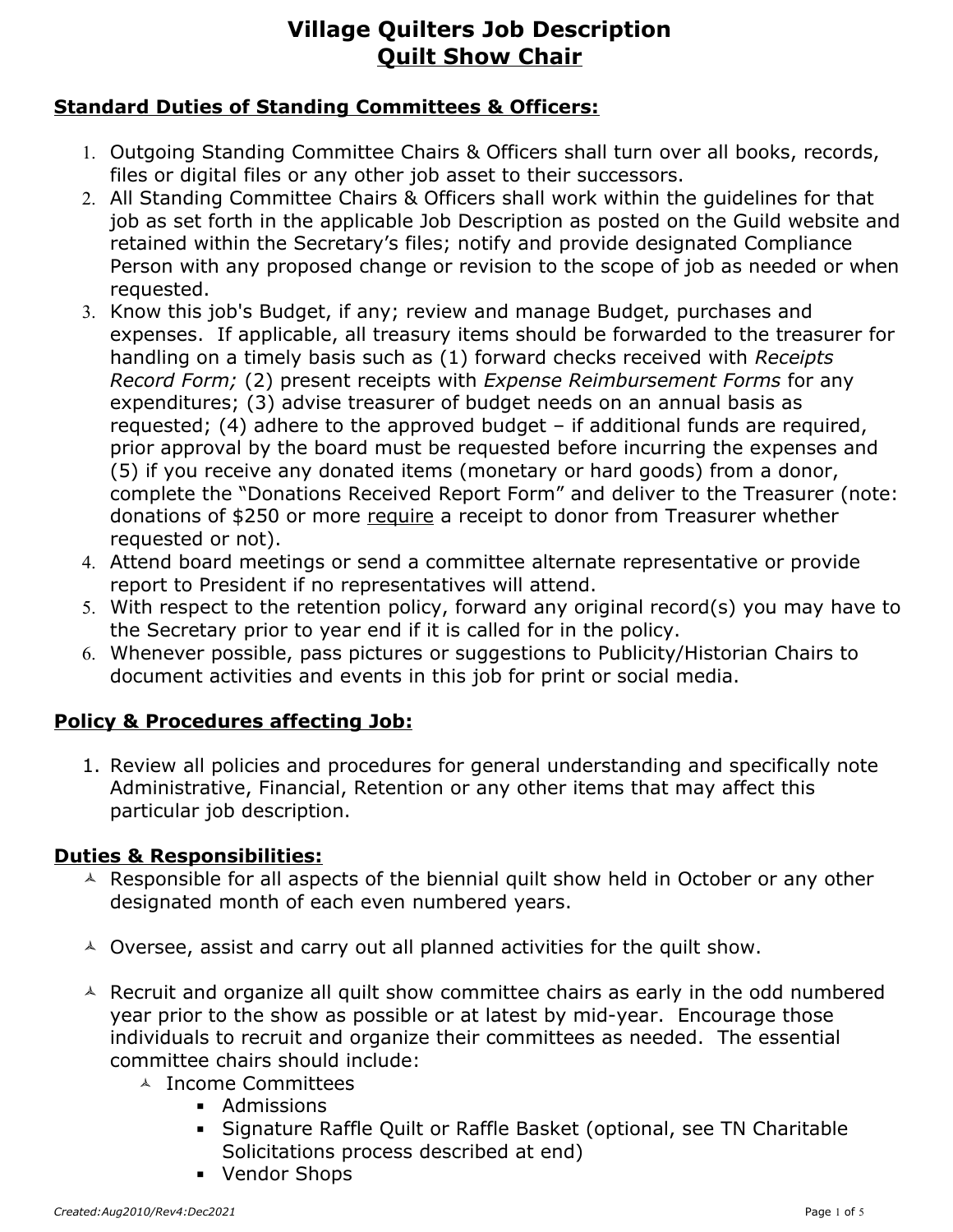- Marketplace Boutique, Silent Auctions, Silent Auction Baskets
- **•** Sponsorships (optional adhere to donations reporting above in  $#3$ )
- **A** Publicity Committees
	- **E** Advertising & News Releases
	- **Graphic Print & Design**
	- Bookmarks
	- Posters
	- Neighborhood Flyers
	- Photography
- Quilt Displays
	- Database / Registration
	- Quilt Layout; Hang & Take Down
	- Quilt Check-In & Check-Out
	- Awards
	- **•** Special Exhibit (if any)
	- **Outreach Displays (if any such as Community Service & Quilt of Valor)**
- In-House Committees
	- Decorations
	- **•** Greeters
	- **Equipment**
	- Programs
	- Road Signs
	- Shuttles & Parking (if needed)
	- Venue Signs
	- Vendor & Volunteer Hospitality (if needed)
	- Volunteer Scheduling & Docents
- Administrative
	- Co-Chair (if desired)
	- QS Secretary
	- QS Financial Coordinator
	- Guild Treasurer
- $\triangle$  Keep in mind several positions are key in the early days and may need more lead time work done in the year prior to show year. Those positions are Publicity and Marketplace Boutique. The Signature Quilt (if any) or Raffle Basket (if any) also need ample time for processing permit request, planning and completion to be ready by June of the quilt show year.
- $\triangle$  Create and develop a show budget based on prior experience and current needs; present to the treasurer in September of the odd numbered year for inclusion in the budget for the following even numbered show year. Follow other Budget and Financial duties in accordance with Standards above.
- A Schedule and chair monthly Quilt Show Committee meetings beginning in September of odd numbered year prior to the quilt show or at least by January of show year; understand and be aware of all committee's activities and assist when and where needed.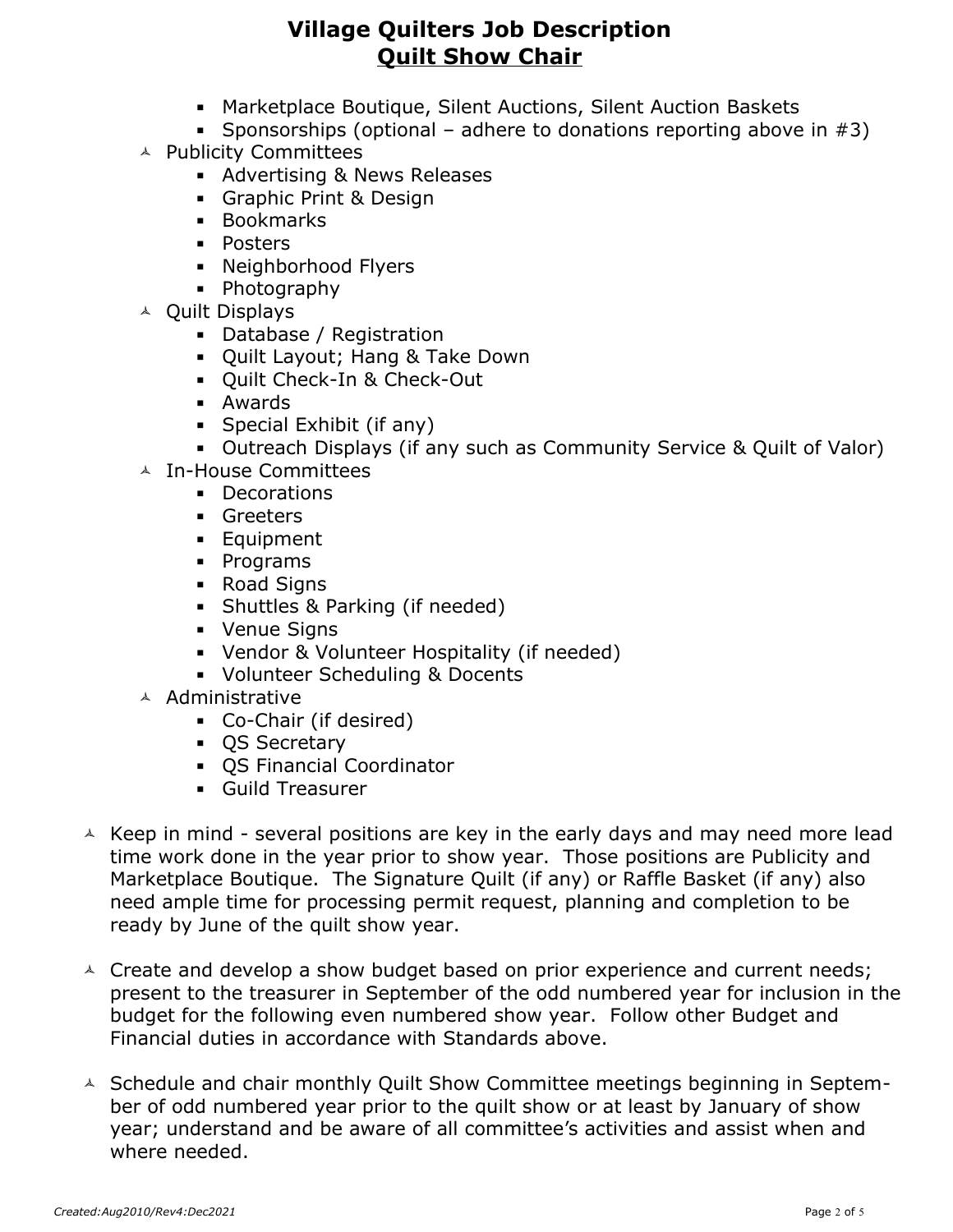- $\triangle$  Direct each committee chair to adhere to Standard Duties above with regard to all financial matters of Revenues and expenditures etc.
- $\triangle$  Review inventory in Storage location and Boutique cabinet to ensure adequate needs for committees are available (such as for Admissions, Boutique, Signage, and Set-up requirements); respond to VP's call for inventory accounting in July of Q-Show year.
- $\triangle$  Insure all committee heads are keeping books and records of their activities; request two copies of a Final Report from each committee chair for inclusion in the Quilt Show Notebook.
- $\triangle$  Get advice and seek Board approval when/if plans might include some new or different activity to insure that activity does not prompt a Federal or State tax or non-compliance issue.
- $\triangle$  Adhere to and stay compliant in all aspects of any TN state Charitable Solicitations and Gaming if any Gaming event such as a raffle, reverse raffle, cakewalk and/or cakewheels are to take place as outlined below. If Raffle (or any gaming event) is planned, must have board approval to make a license application at the appropriate time.
- $\triangle$  Insure that Chair(s) of the Marketplace Boutique (incl Baskets and Silent Auction) keep an accurate inventory:
	- Inventory should have a detailed description of all donated merchandise with clear indications showing any beginning inventory carried over from a previous quilt show,
	- the inventory remaining to be held for subsequent use or sale
	- detail any donations of inventory to other charity organizations.
	- Forward this inventory to the treasurer after the close of Quilt show final business.
	- Complete a "Donations Received Report Form" only if an individual donor requests a receipt and mark it "Marketplace Boutique" (to insure no double valuation) and deliver to the Treasurer for handling. Write a Thank you for donations and/or Sponsorships received if appropriate.
- $\triangle$  Hold post show meeting (Wrap-up Meeting) to review and judge all aspects of the show – what worked or what didn't work, problems and guest feedback.

### **Tennessee Charitable Solicitations and Gaming: Gaming, Raffles, Etc**

 $\overline{\phantom{a}}$  This section is meant as a starting place in the event Chair and/or VQ decides to hold a raffle in the Q-show year or off-show year. If decided YES, the VQ Board must approve the action of application for a license. This section written in Dec2019 (updated Dec2021) so if referenced at some future date verify up-to-date TN state information on web link below.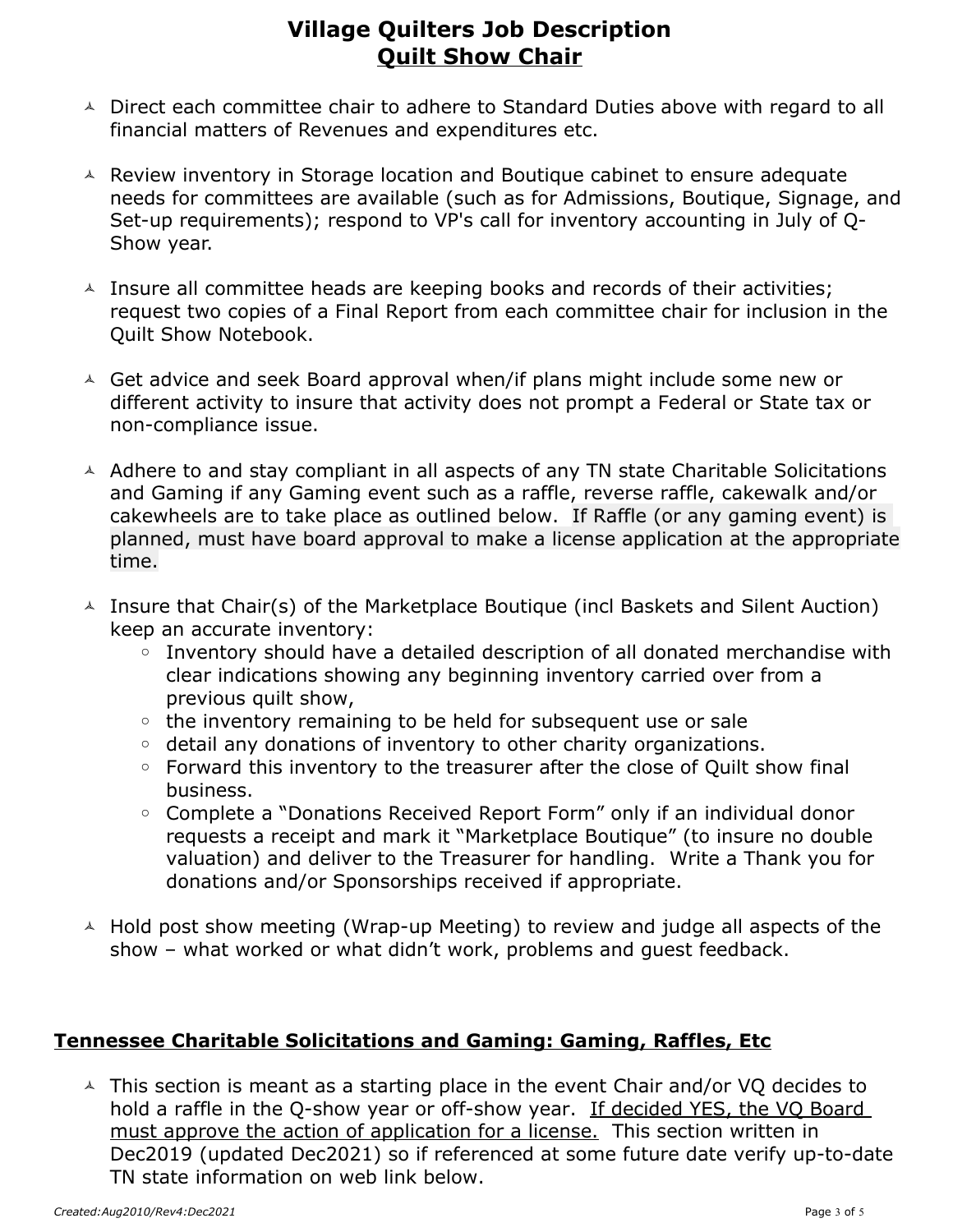- $\triangle$  Adequate time needs to be allowed to receive Tennessee State approval to conduct a Gaming event – approvals happen in March each year. Must follow legal process as described. Only 1 gaming event per STATE FISCAL year can occur – 1 raffle item (1 quilt or 1 basket) equals 1 event.
- $\triangle$  This document is NOT comprehensive regarding the Tennessee Gaming Event Process. Any person charged with helping VQ hold any Gaming Event – such as a raffle – should ensure they understand the full process as determined by the State of Tennessee and comply with all applicable laws and statues. Consult with VQ Compliance person and/or Treasurer. Review items include:
	- 1. Verify with Treasurer that the annual VQ State Registration is in effect and in compliance with the Charitable Solicitations Act, T.C.A. §§ 48-101-501. If, for some reason, VQ does not have an up-to-date Registration filing, Treasurer should file the appropriate Charitable Registration as required.
	- 2. For reference, review VQ Compliance Books within Secretary's Books & files – request Treasury Compliance Book and see File:TC. SUMMARY 8 - GAMING & CHARITABLE EXEMPT Section regarding **Tennessee Charitable Registration & Gaming License Reports**;
	- 3. For clarifications, review FAQs, required forms for reporting etc, general and other Gaming information here by clicking on any category of information particularly "Forms" and "Rules & Regulations": **<https://sos.tn.gov/charitable/gaming>**
	- 4. In addition, TN Gaming triggers a **Federal Tax report and payment duty** for the treasurer so need to take into consideration.
	- 5. If there is full understanding of the permit application process, event reporting needs, actual post event reporting and VQ is in compliance with Charitable Solicitations Act, T.C.A. §§ 48-101-501 et. Seq., then:
		- event application process (form SS-6069) to hold a Gaming Event may proceed from July 1 through January 31 of the next year.
		- A minimum non-refundable application fee of \$10 to accompany the request.
		- Work with Treasurer during application process for backup information, if needed or required (generally info on app such as VQ Determination letter, Bylaws, Officers annual report, 990 etc are already on file with the state); do not file any other forms, reports etc without approval of Treasurer – it is not in VQ's interest to have duplicate or inconsistant information being filed with the State.
	- 6. An event can only be held after the application has been accepted and approved by the state and can only be held in the specific time-frame as set by the State of Tennessee.